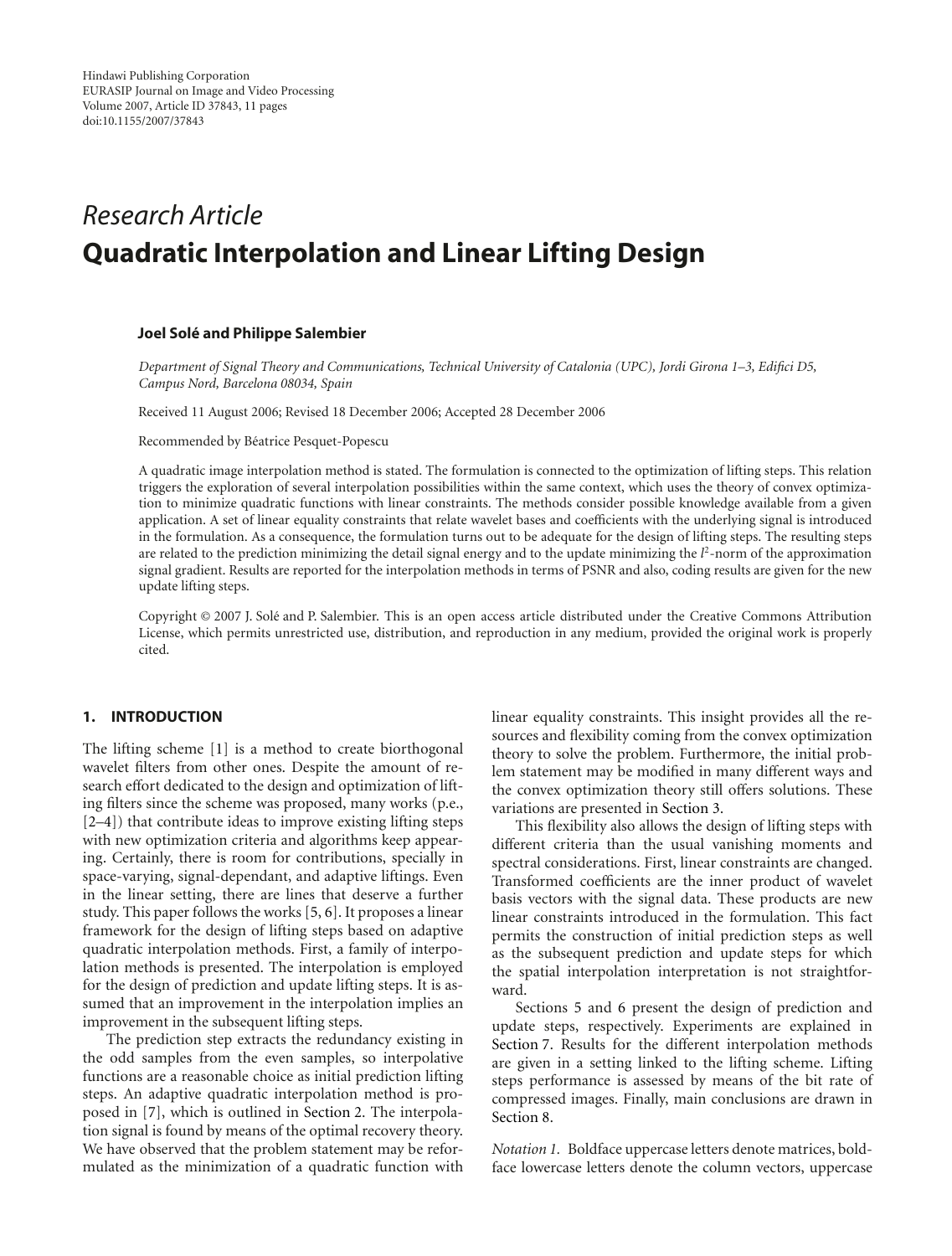italics denote sets, and lowercase italics denote scalars. Indexes are omitted for short when they are clear from the context.

# <span id="page-1-0"></span>**2. QUADRATIC INTERPOLATION**

An adaptive interpolation method based on the quadratic signal class determined from the local image behavior is presented in [\[7\]](#page-10-6). We reformulate the method and propose several variations on it that consider additional knowledge available from the application at hand.

The described methods are based on two steps. First, a set to which the signal belongs (or a signal model) is determined. Second, the interpolation that best fits the model given the local signal is found. The first step is common for all the methods, whereas the second one is modified according to the available information. This section presents the first part and derives an optimal solution. This initial solution is retaken in Sections [5](#page-4-0) and [6](#page-4-1) with the goal of designing lifting steps. [Section 3](#page-2-0) describes alternative formulations.

A quadratic signal class  $K$  is defined as  $K = \{x \in$  $\mathbb{R}^n$  :  $\mathbf{x}^T \mathbf{Q} \mathbf{x} \leq \epsilon$ . The choice of a quadratic model is practical because it can be easily determined using training data. The quadratic signal class is established by means of *m* image patches  $\mathcal{S} = {\mathbf{x}_1, \dots, \mathbf{x}_m}$  representative of the local data. Patches may be extracted from an upsampling and filtering of the image or from other images. Patches are high density, that is, they have the same resolution as the interpolated image. Therefore, if patches are extracted from the image to be interpolated, then an initial interpolation method is required and the proposed methods aim at improving the initial result.

[Figure 1](#page-1-1) depicts an example of image to be interpolated (the black pixels), and the high-resolution image (which includes the light pixels). The training set has to be selected. One direct approach of selecting the elements in  $\delta$  is based on the proximity of their locations to the position of the vector being modeled. In this case, patches are generated from the local neighborhood. For example, in [Figure 1](#page-1-1) the center patch

$$
\mathbf{x} = (x_{(2,2)} \ x_{(2,3)} \ x_{(2,4)} \ x_{(2,5)} \ x_{(3,2)} \ \cdots \ x_{(5,5)} )^T \ (1)
$$

may be modeled by the quadratic signal class of the set

$$
\delta = \left\{ \begin{pmatrix} x_{(0,0)} \\ x_{(0,1)} \\ \vdots \\ x_{(3,3)} \end{pmatrix}, \dots, \begin{pmatrix} x_{(4,4)} \\ x_{(4,5)} \\ \vdots \\ x_{(7,7)} \end{pmatrix} \right\},
$$
(2)

where  $\delta$  is formed by choosing all the possible  $4 \times 4$  image blocks in the  $8 \times 8$  region of the figure.

Matrix **S** is formed by arranging the image patches in S as columns:  $S = (x_1 \cdots x_m)$ . The solution image patch **x** is imposed to be a linear combination of the training set  $\delta$ through a column vector **c**:

$$
Sc = x.\t\t(3)
$$



<span id="page-1-1"></span>FIGURE 1: Local high density image used for selecting  $\delta$  to estimate the quadratic class for the center  $4 \times 4$  patch (dark pixels are part of the decimated image).

As discussed in [\[7\]](#page-10-6), vectors in **S** are similar among themselves and **x** is similar to the vectors in **S** when **c** has small energy,

$$
\|\mathbf{c}\|^2 = \mathbf{c}^T \mathbf{c} = \mathbf{x}^T (\mathbf{S} \mathbf{S}^T)^{-1}, \quad \mathbf{x} \le \epsilon.
$$
 (4)

In this sense, good interpolators **x** for the quadratic class determined by  $(SS<sup>T</sup>)<sup>-1</sup>$  are expanded with the weighting vectors  $c$  of energy bounded by some  $\epsilon$ .

Once the high density class  $\delta$  is determined, the optimal interpolated vector **x** can be simply seen as the solution of a convex optimization problem, instead of using the optimal recovery theory as in [\[7](#page-10-6)]. We are looking for the vector **c** with minimum energy that obtains an interpolation **x** that is a linear function of the patches. This statement can be formulated as

<span id="page-1-2"></span>
$$
\begin{array}{ll}\n\text{minimize} & \|\mathbf{c}\|^2, \\
\text{subject to} & \mathbf{Sc} = \mathbf{x}.\n\end{array} \tag{5}
$$

Without any additional constraints, the optimal solution of [\(5\)](#page-1-2) is  $x^* = 0$  and  $c^* = 0$ . The information coming from the signal being interpolated should be included in the formulation to obtain meaningful solutions. Previous knowledge about **x** is available since only some of its components have to be interpolated. Typically, if a decimation by two has been performed in both image directions, then one of every four elements of **x** is already known (the black pixels in [Figure 1\)](#page-1-1). Another possible case is the following: it may be known that the original high density signal has been averaged before a decimation. In both cases, a linear constraint on the data is known and it may be added to the formulation [\(5\)](#page-1-2). The linear constraint is denoted by  $A^T x = b$ . In the first case, the columns of matrix **A** are formed by canonical vectors **e***i*, being the 1's located at the position of the known sample. The respective position of vector **b** has the value of the sample. An illustrative example for the second case is the following. Assume that the pixel value is the average of four high density neighbors, then there would be 1*/*4 at each of their corresponding positions in a column of **A**. Whatever the linear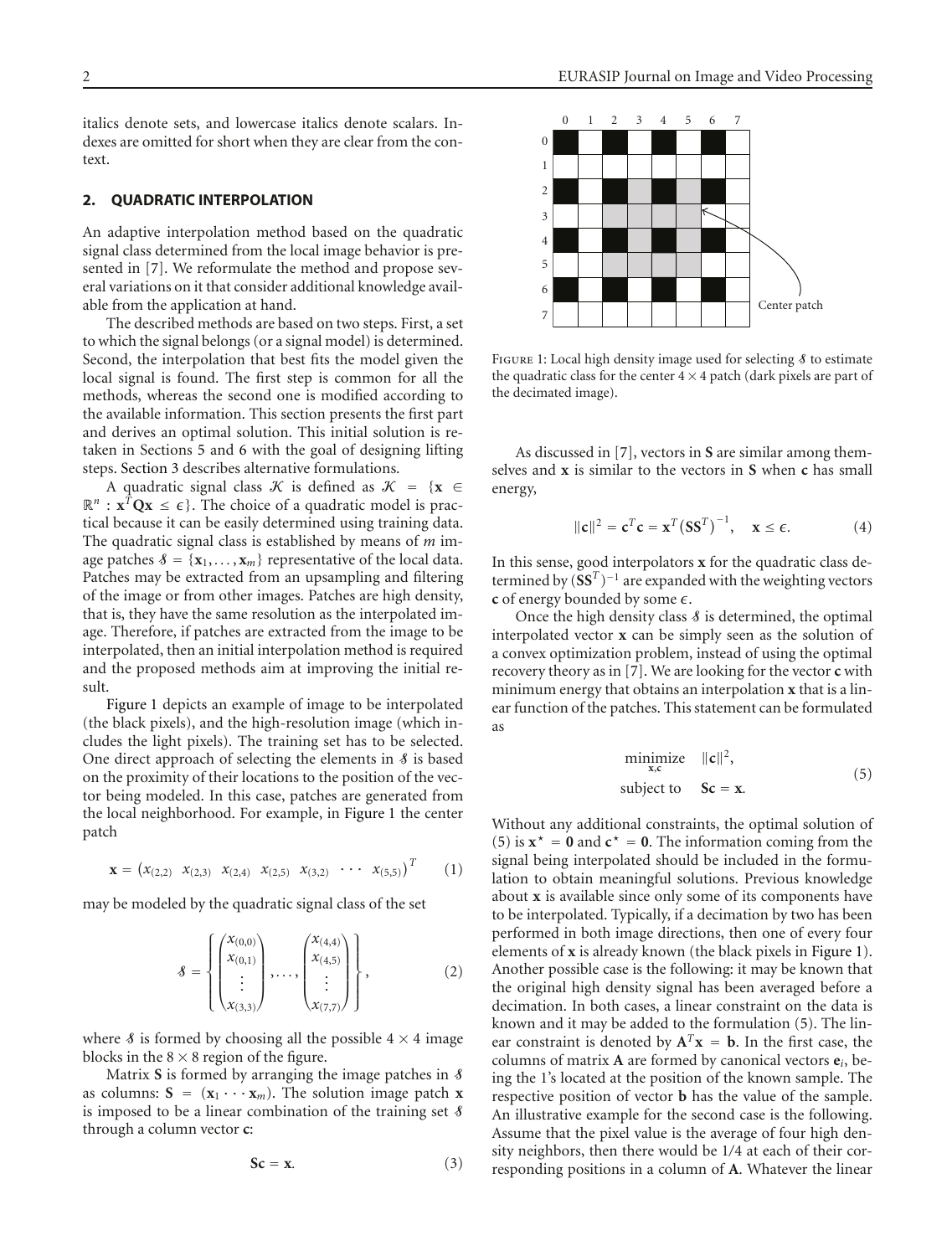constraints, they are included in [\(5\)](#page-1-2) to reach the formulation,

<span id="page-2-2"></span>minimize 
$$
||c||^2
$$
,  
\nsubject to  $Sc = x$ ,  
\n $A^T x = b$ . (6)

The solution of this problem is

<span id="page-2-1"></span>
$$
\mathbf{x}^{\star} = \mathbf{S}\mathbf{S}^{T}\mathbf{A}(\mathbf{A}^{T}\mathbf{S}\mathbf{S}^{T}\mathbf{A})^{-1}\mathbf{b},\tag{7}
$$

which is the least square solution for the quadratic norm determined by  $SS^T$  and the linear constraints  $A^T x = b$ .

Note that the solution vectors can be seen as new data patches, better in some sense than the originally used by the algorithm. These solution vectors may be provided to a subsequent iteration of the algorithm, thus improving initial results.

Taking the expectation in [\(7\)](#page-2-1), the formulation can be made *global*. In this case, the quadratic class is determined by the correlation matrix  $\mathbf{R} = \mathbb{E}[\mathbf{S}\mathbf{S}^T]$ . The equivalent global formulation of [\(6\)](#page-2-2) is

$$
\begin{array}{ll}\n\text{minimize} & \mathbf{x}^T \mathbf{R}^{-1} \mathbf{x}, \\
\text{subject to} & \mathbf{A}^T \mathbf{x} = \mathbf{b}\n\end{array} (8)
$$

and the corresponding solution is

<span id="page-2-5"></span>
$$
\mathbf{x}^{\star} = \mathbf{RA}(\mathbf{A}^T \mathbf{RA})^{-1} \mathbf{b}.
$$
 (9)

To sum up, this formulation is useful to construct locally adapted as well as global interpolations. Global interpolation means that a quadratic model (via the autocorrelation matrix) is used for the whole image. If local data is available, the example patches are a good reference for the local quadratic interpolation.

Additional knowledge may easily be included in the formulation thanks to its flexibility. In the next section, several alternative formulations are proposed that modify the presented one in different ways.

# <span id="page-2-0"></span>**3. ALTERNATIVE FORMULATIONS**

The initial formulation [\(6\)](#page-2-2) and its solution give a good interpolation, which is optimal in the specified sense. However, the problem statement may be further refined including additional knowledge, from the local data or from the given application. Knowledge is introduced in the formulation by modifying the objective function or by adding new constraints to the existing ones. Various alternative formulations are described in the following.

#### *3.1. Signal bound constraint*

The data from an image is expressed with a certain number of bits, let us say *nbits* bits. Then, assume without loss of generality that the value of any component of **x** is low-bounded by 0 and up-bounded by  $2^{nbits} - 1$ . This is an additional constraint that may be included in the problem statement as

<span id="page-2-3"></span>minimize 
$$
||c||^2
$$
,  
\nsubject to  $Sc = x$ ,  
\n $A^T x = b$ , (10)  
\n $0 \le x \le (2^{n \text{bits}} - 1) \cdot 1$ ,

where **0** (**1**) is the column vector of the size of **x** containing all zeros (ones). The symbol  $\leq$  indicates elementwise inequality. Let us define the set

$$
\mathcal{D} = \{ \mathbf{x} \in \mathbb{R}^n \mid \mathbf{0} \le \mathbf{x} \le (2^{\text{nbits}} - 1) \cdot \mathbf{1} \}.
$$
 (11)

Notice that [\(10\)](#page-2-3) is a quadratic problem with inequality linear constraints and so, it has no closed-form solution. Anyway, there exist efficient numerical algorithms [\[8](#page-10-8)] and widespread software packages (p.e., Matlab) that attain the optimal solution fast. However, if the optimal solution  $x^*$  of [\(10\)](#page-2-3) resides in the bounded domain  $D$ , then a closed-form solution exists and is expressed by [\(7\)](#page-2-1).

#### *3.2. Weighted objective*

Another refinement of [\(6\)](#page-2-2) is to weight vector **c** in order to give more importance to the local signal patches that are closer to **x**. Closer patches are supposed to be more alike than the further ones. The formulation is

$$
\begin{aligned}\n\text{minimize} & \quad \|\widetilde{\mathbf{W}}\mathbf{c}\|^2, \\
\text{subject to} & \quad \mathbf{Sc} = \mathbf{x}, \\
& \mathbf{A}^T \mathbf{x} = \mathbf{b},\n\end{aligned} \tag{12}
$$

where  $\hat{W}$  is a diagonal matrix with the weighting elements *wii* related to the distance of the corresponding patch (in the column *i* of **S**) to the patch **x**. Let us denote  $\mathbf{W} = \widetilde{\mathbf{W}}^T \widetilde{\mathbf{W}}$ , then the problem may be reformulated as

$$
\begin{array}{ll}\n\text{minimize} & \mathbf{c}^T \mathbf{W} \mathbf{c}, \\
\text{subject to} & \mathbf{A}^T \mathbf{S} \mathbf{c} = \mathbf{b},\n\end{array} (13)
$$

which is solved using the Karush-Kuhn-Tucker (KKT) conditions [\[8,](#page-10-8) page 243]:

KKT conditions: 
$$
\begin{cases} A^T S c - b = 0, \\ 2Wc + S^T A \mu = 0, \end{cases}
$$
 (14)

which are equivalent to

$$
\begin{pmatrix} A^T S & 0 \\ 2W & S^T A \end{pmatrix} \begin{pmatrix} c \\ \mu \end{pmatrix} = \begin{pmatrix} b \\ 0 \end{pmatrix}.
$$
 (15)

The matrix in the last expression is invertible, so it is straightforward to compute the optimal vectors  $c^*$  and  $x^*$ ,

<span id="page-2-4"></span>
$$
\mathbf{c}^{\star} = \mathbf{W}^{-1} \mathbf{S}^{T} \mathbf{A} (\mathbf{A}^{T} \mathbf{S} \mathbf{W}^{-1} \mathbf{S}^{T} \mathbf{A})^{-1} \mathbf{b},
$$
  

$$
\mathbf{x}^{\star} = \mathbf{S} \mathbf{W}^{-1} \mathbf{S}^{T} \mathbf{A} (\mathbf{A}^{T} \mathbf{S} \mathbf{W}^{-1} \mathbf{S}^{T} \mathbf{A})^{-1} \mathbf{b}.
$$
 (16)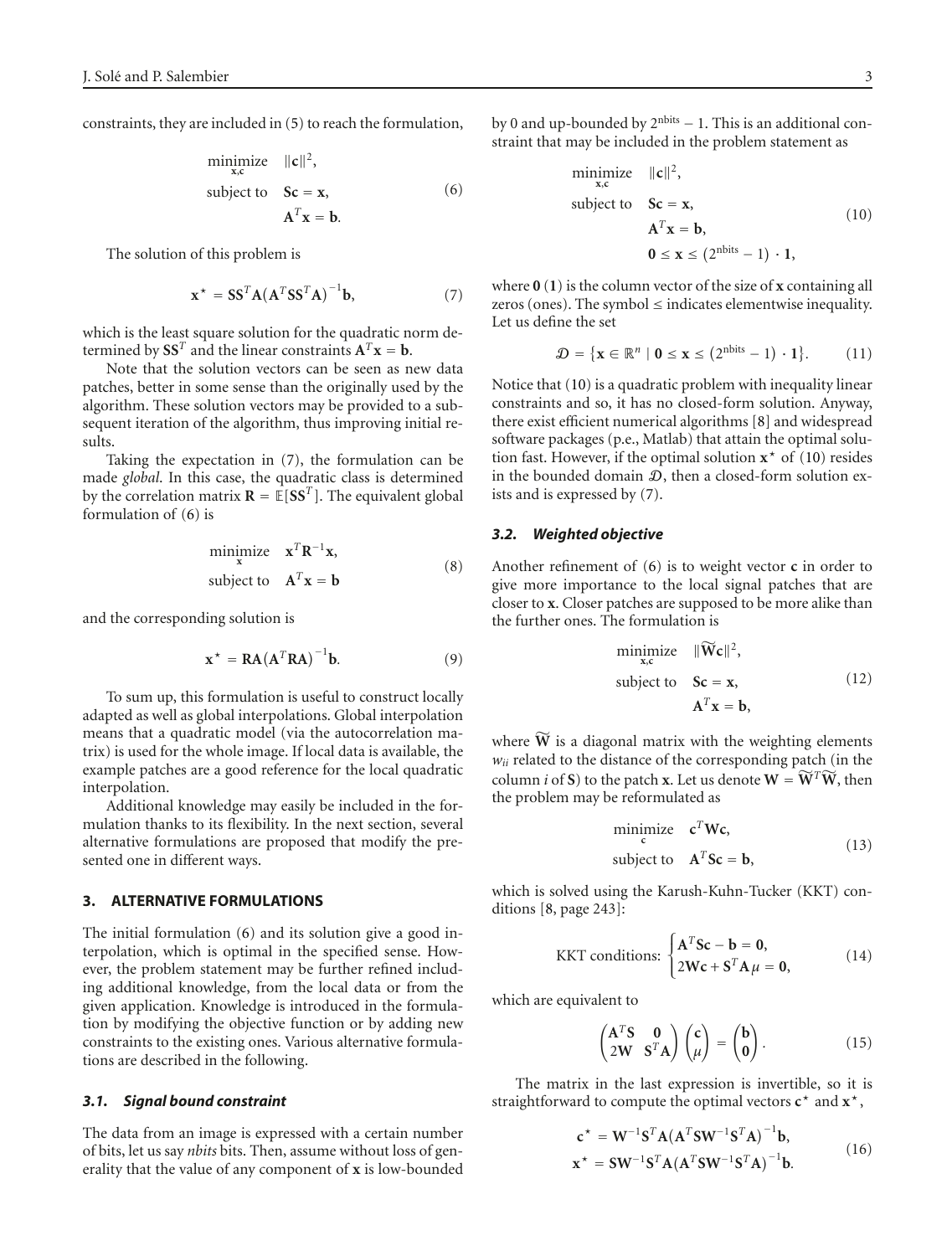The solution [\(16\)](#page-2-4) corresponds to the orthogonal projection of **0** onto the subspace spanned by  $\widetilde{W}^{-1}S^{T}A$ . The initial projection subspace  $S<sup>T</sup>A$  is modified according to the weight given to each of the patches.

### *3.3. Energy penalizing objective*

A possible modification of [\(6\)](#page-2-2) is to limit vector **x** energy by introducing a penalizing factor in the objective function. The two objectives are merged through a parameter *γ* that balances their importance. The formulation is

<span id="page-3-0"></span>
$$
\begin{aligned}\n\text{minimize} & \quad \gamma \|\widetilde{\mathbf{W}}\mathbf{c}\|^2 + (1 - \gamma) \|\mathbf{x}\|^2, \\
\text{subject to} & \quad \mathbf{Sc} = \mathbf{x}, \\
\mathbf{A}^T \mathbf{x} &= \mathbf{b},\n\end{aligned} \tag{17}
$$

which is equivalent to

minimize 
$$
(\mathbf{c}^T \ \mathbf{x}^T) \begin{pmatrix} \gamma \mathbf{W} & \mathbf{0} \\ \mathbf{0} & (1-\gamma)\mathbf{I} \end{pmatrix} \begin{pmatrix} \mathbf{c} \\ \mathbf{x} \end{pmatrix}
$$
,  
subject to  $\begin{pmatrix} \mathbf{0} & \mathbf{A}^T \\ \mathbf{S} & -\mathbf{I} \end{pmatrix} \begin{pmatrix} \mathbf{c} \\ \mathbf{x} \end{pmatrix} = \begin{pmatrix} \mathbf{b} \\ \mathbf{0} \end{pmatrix}$ . (18)

The variables to minimize are **c** and **x**. All the constraints are linear with equality. KKT conditions are established. The solution is

$$
\mathbf{x}^* = \begin{cases} \mathbf{A} (\mathbf{A}^T \mathbf{A})^{-1}, & \text{if } \gamma = 0, \\ (\mathbf{I} - \mathbf{F}^{-1}) \mathbf{A} (\mathbf{A}^T (\mathbf{I} - \mathbf{F}^{-1}) \mathbf{A})^{-1} \mathbf{b}, & \text{if } 0 < \gamma < 1, \\ \mathbf{SW}^{-1} \mathbf{S}^T \mathbf{A} (\mathbf{A}^T \mathbf{SW}^{-1} \mathbf{S}^T \mathbf{A})^{-1} \mathbf{b}, & \text{if } \gamma = 1, \end{cases}
$$
(19)

where **F** is introduced to make the expression clearer,

$$
\mathbf{F} = \frac{1 - \gamma}{\gamma} \mathbf{S} \mathbf{W}^{-1} \mathbf{S}^T + \mathbf{I}.
$$
 (20)

Parameter *<sup>γ</sup>* balances the weight of each criterion. If *<sup>γ</sup>* <sup>=</sup> 0, then the solution is the least squares onto the linear subspace defined by the constraints  $A^T x = b$ . On the other hand, the energy of **x** has no relevance for  $\gamma = 1$ , and the solution reduces to [\(16\)](#page-2-4). Intermediate solutions are obtained for  $0 < \gamma < 1$ .

#### *3.4. Signal regularizing objective*

An interesting refinement is to include a regularization factor as part of the objective function. Let us define the differential matrix **D**, which computes the differences between elements of **x**. Typically, rows of **D** are all zeros except a 1 and a −1 corresponding to positions of neighboring data, that is, neighboring samples in a 1-D signal or neighboring pixels in an image. The new problem statement is

$$
\begin{aligned}\n\text{minimize} & \quad \|\widetilde{\mathbf{W}}\mathbf{c}\|^2 + \delta \|\mathbf{D}\mathbf{x}\|^2, \\
\text{subject to} & \quad \mathbf{Sc} = \mathbf{x}, \\
\mathbf{A}^T \mathbf{x} &= \mathbf{b}.\n\end{aligned} \tag{21}
$$



<span id="page-3-1"></span>Figure 2: Classical lifting scheme.

The problem has a unique solution if **W** and  $D<sup>T</sup>D$  are invertible matrices. **W** is a weight matrix chosen to be full rank. However,  $D<sup>T</sup>D$  is singular as defined because any constant vector belongs to the kernel of the matrix (since it is the product of two differential matrices). It may be made full rank by diagonal loading or by adding a constant row to **D**. The latter option has the advantage to introduce the energy weighting factor of [\(17\)](#page-3-0) in the formulation. More or less weight is given to the energy criterion depending on the value of the constant row. Whatever the choice, the optimal solution is

$$
\mathbf{x}^{\star} = \mathbf{M}(\mathbf{I} - \mathbf{F}^{-1}\mathbf{M})\mathbf{A}(\mathbf{A}^{T}\mathbf{M}(\mathbf{I} - \mathbf{F}^{-1}\mathbf{M})\mathbf{A})^{-1}\mathbf{b},
$$
 (22)

where  $M = (D^T D)^{-1}$ . In general, **F** is an invertible matrix and it is defined as

<span id="page-3-2"></span>
$$
\mathbf{F} = \delta \mathbf{S} \mathbf{W}^{-1} \mathbf{S}^T + \mathbf{M}.
$$
 (23)

In the following sections, the lifting scheme is reviewed and the connection between interpolation and lifting step design is established. It is illustrated that *good* interpolations lead to *good* lifting steps.

## **4. LIFTING SCHEME**

The linear lifting scheme [\(Figure 2\)](#page-3-1) comprises the following parts.

- (a) Lazy wavelet transform (LWT) of the input data **x** into two subsignals.
	- (i) An approximation or lowpass signal  $l_0$  formed by the even samples of **x**.
	- (ii) A detail or highpass signal  $h_0$  formed by the odd samples of **x**.
- (b) Prediction lifting step (PLS) and update lifting step (ULS), for  $i = 1, ..., L$ .
	- (i) Prediction  $\mathbf{p}_i$  of the detail signal with the  $\mathbf{l}_{i-1}$ samples:

$$
h_i[n] = h_{i-1}[n] - \mathbf{p}_i^T \mathbf{l}_{i-1}[n]. \tag{24}
$$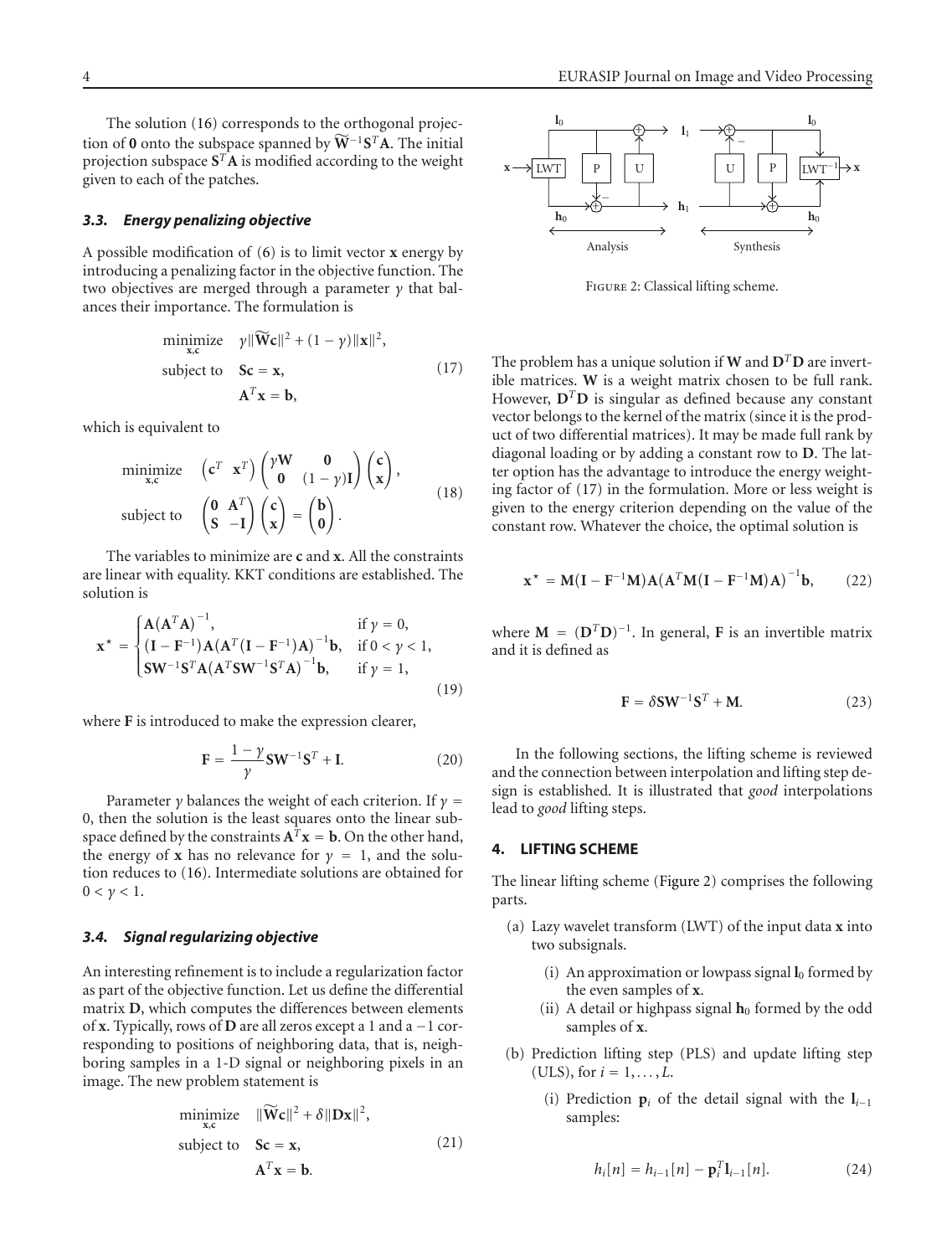(ii) Update  $\mathbf{u}_i$  of the approximation signal with the **h***i* samples:

$$
l_i[n] = l_{i-1}[n] + \mathbf{u}_i^T \mathbf{h}_i[n].
$$
 (25)

(c) Output data: the transform coefficients  $\mathbf{l}_L$  and  $\mathbf{h}_L$ .

Lifting steps improve the initial lazy wavelet transform properties. Possibly, input data may be any other wavelet transform with some properties we want to improve. Several prediction and update steps (*L >* 1) may be concatenated in order to reach the desired properties for the wavelet basis.

A multiresolution decomposition of **x**,

$$
\mathbf{x} \longrightarrow (\mathbf{l}, \mathbf{h}) = (\mathbf{l}^{(1)}, \mathbf{h}^{(1)}) \longrightarrow (\mathbf{l}^{(2)}, \mathbf{h}^{(2)}, \mathbf{h}) \longrightarrow \cdots
$$

$$
\longrightarrow (\mathbf{l}^{(K)}, \mathbf{h}^{(K)}, \mathbf{h}^{(K-1)}, \dots, \mathbf{h}), \tag{26}
$$

is attained by plugging the approximated signal **l***<sup>L</sup>* into another lifting step block, obtaining **l** (2) and **h**(2). The process is iterated on **l** (*k*) .

The JPEG2000 standard [\[9\]](#page-10-9) computes the discrete wavelet transform via the lifting scheme. The 5/3 wavelet is employed for lossy-to-lossless compression, so it is a good reference for comparison purposes. The  $5/3$  wavelet PLS is  $p_1 =$  $(1/2 \t 1/2)^T$  and the ULS is  $\mathbf{u}_1 = (1/4 \t 1/4)^T$ .

A relevant point in the linear setting is that a wavelet transform coefficient is the inner product of a wavelet or scaling basis vector  $w_i$  with the input signal. Using this notation, coefficients  $h[n]$  and  $l[n]$  arise from  $h[n] = \mathbf{w}_{h[n]}^T \mathbf{x}$ and  $l[n] = \mathbf{w}_{l[n]}^T \mathbf{x}$ , respectively. For instance, the 5/3 lowpass or scaling basis vectors have the form

$$
\mathbf{w}_{l_1[n]} = \left(\cdots \quad 0 \quad \frac{-1}{8} \quad \frac{2}{8} \quad \frac{6}{8} \quad \frac{2}{8} \quad \frac{-1}{8} \quad 0 \quad \cdots \right)^T, \qquad (27)
$$

being equal to the **<sup>0</sup>** vector except for the locations from 2*n*−<sup>2</sup> to  $2n + 2$ . Meanwhile, the highpass or wavelet basis vectors have the form

$$
\mathbf{w}_{h_1[n]} = \left(\cdots \ 0 \ 0 \ \frac{-1}{2} \ 1 \ \frac{-1}{2} \ 0 \ 0 \ \cdots\right)^T, \qquad (28)
$$

being the **0** vector except for the positions 2*n*, 2*n* + 1, and  $2n + 2$ . Note that the position indices take into account the downsampling, which in the lifting scheme is performed at the LWT stage.

If no quantization is applied, the resulting wavelet coefficients arising from the lifting and from the inner product are the same. This identity is used in the next sections to connect quadratic interpolation with linear constraints and lifting design.

## <span id="page-4-0"></span>**5. PREDICTION STEP DESIGN**

The interpolation formulations presented in Sections [2](#page-1-0) and [3](#page-2-0) may be used for the construction of local adapted as well as global interpolative predictions. Remarkably, the same formulation introducing the linear equality constraints due to the inner product of the wavelet transform permits the construction of second PLS (noted **p**2).

A second PLS  $\mathbf{p}_2$  predicts a coefficient  $h_1[n]$  using a set of neighboring approximate samples, which are denoted by  $\mathbf{l}_1[n]$ . The PLS  $\mathbf{p}_2$  aims at obtaining a predicted value  $h_2[n]$ ,

$$
h_2[n] = h_1[n] - \hat{h}_1[n] = h_1[n] - \mathbf{p}_2^T \mathbf{l}_1[n], \qquad (29)
$$

that improves the initial detail samples properties in order to compress them efficiently. An important observation is that the coefficients  $\mathbf{l}_1[n]$  constitute a low-resolution signal version that may be interpolated using any of the derivations introduced in previous sections. An optimal interpolation  $\mathbf{x}^*$  (which is an estimation of **x**) is used to estimate  $h_1[n]$ through the inner product with the known wavelet basis vector  $w_{h_1[n]}$ . Thus, the estimated coefficient is

$$
\widehat{h}_1[n] = \mathbf{w}_{h_1[n]}^T \mathbf{x}^{\star}.
$$
 (30)

The approximate coefficients linear constraints are included in any of the quadratic interpolation formulations (p.e., in expression [\(6\)](#page-2-2)). Matrix **A** columns are now formed by vectors  $w_{l_1[n]}$ , which are the basis vectors of each neighbor  $l_1[n]$  in  $l_1[n]$  employed for the PLS. The independent term is **b** =  $\mathbf{l}_1[n]$ . If the predicted value  $\hat{h}_1[n]$  is found by using the optimal interpolation vector in [\(9\)](#page-2-5), then

$$
\widehat{h}_1[n] = \mathbf{w}_{h_1[n]}^T \mathbf{x}^{\star} = \mathbf{w}_{h_1[n]}^T \mathbf{RA} (\mathbf{A}^T \mathbf{R} \mathbf{A})^{-1} \mathbf{b} = \mathbf{p}_2^T \mathbf{b}, \qquad (31)
$$

from which the optimal PLS filter is

<span id="page-4-3"></span><span id="page-4-2"></span>
$$
\mathbf{p}_2^{\star} = \left(\mathbf{A}^T \mathbf{R} \mathbf{A}\right)^{-1} \mathbf{A}^T \mathbf{R} \mathbf{w}_{h_1[n]}.
$$
 (32)

Interestingly, this filter [\(32\)](#page-4-2) is equivalent to the one in [\[10](#page-10-10)] that minimizes the MSE of the second PLS, that is,

$$
\mathbf{p}_2^{\star} = \arg\min_{\mathbf{p}_2} f_0(\mathbf{p}_2) = \mathbb{E}\Big[\big(h_1[n] - \hat{h}_1[n]\big)^2\Big].\tag{33}
$$

The key point is that the optimal PLS filter  $p_2^{\star}$  arises from the optimal interpolation  $x^*$ . If  $x^*$  is very close to the image being interpolated, then  $\hat{h}_1[n] \approx h_1[n]$  and thus, the resulting prediction works well for the coding purposes, since it reduces the  $h_2$  detail signal energy. This is the reason that impels to improve the interpolation methods. If one of the alternative interpolation methods works well for a given image, then the chosen second PLS should be the one arising from the use of this interpolation with the proper linear constraints.

## <span id="page-4-1"></span>**6. UPDATE STEP DESIGN**

The approach offers considerable design flexibility. The same type of construction employed for the prediction is applied to the ULS. It has been proved that the solution [\(7\)](#page-2-1) leads to the solution of the problem [\(33\)](#page-4-3). This last expression is properly modified to derive useful ULS. Three designs are proposed. The objective functions consider the *l* 2-norm of the gradient (in Sections [6.1](#page-5-0) and [6.2\)](#page-5-1) and the detail signal energy (in [Section 6.3\)](#page-5-2) in order to obtain linear ULS applicable to a set of images sharing similar statistics.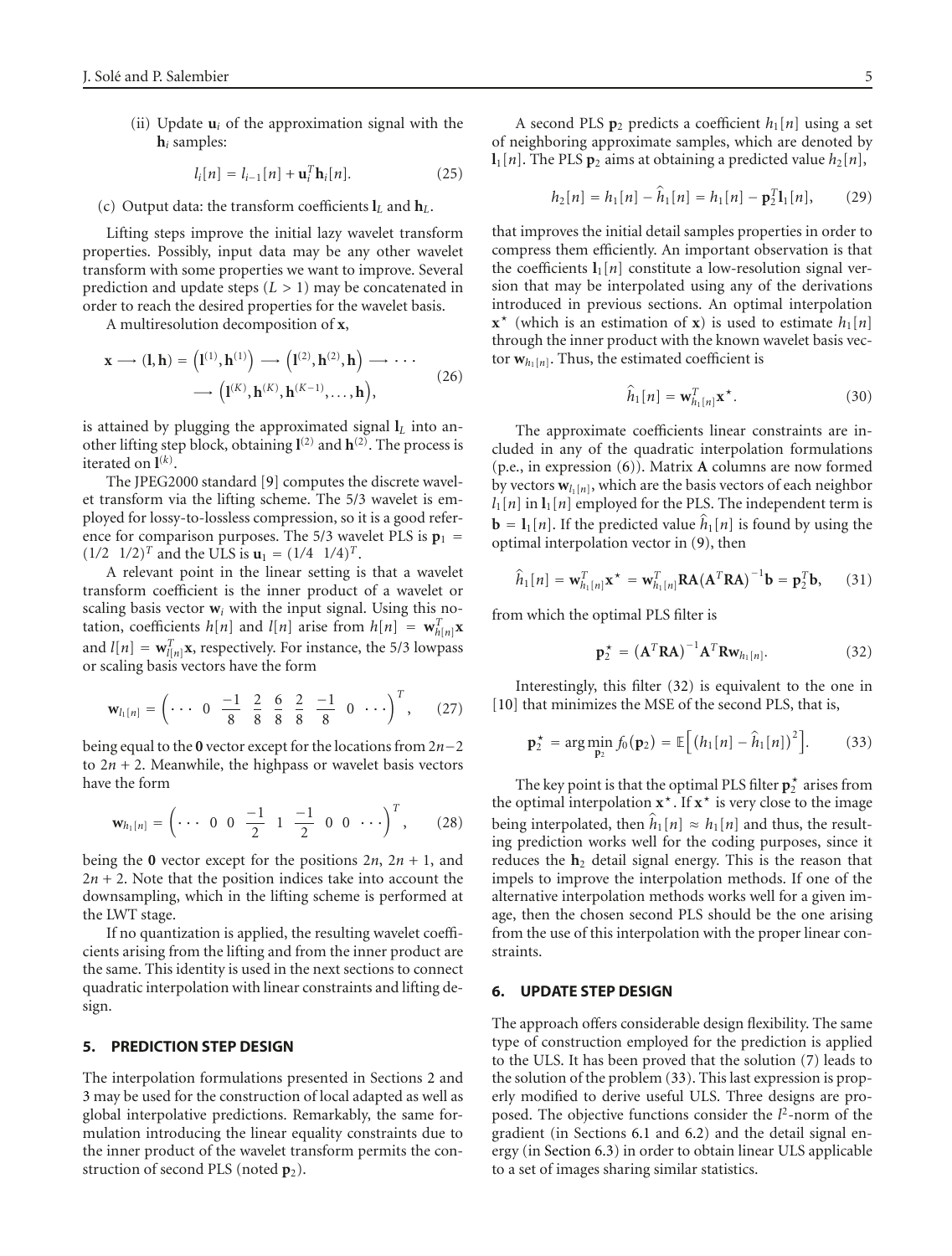# <span id="page-5-0"></span>*6.1. First ULS design*

A coefficient  $l_i[n]$  is updated with  $\tilde{l}_i[n] = \mathbf{u}_i^T \mathbf{h}_i[n]$ . If  $i = 1$ , we have  $l_1[n] = l_0[n] + \mathbf{u}_1^T \mathbf{h}_1[n]$ . The interpolation methods may employ  $\mathbf{h}_1[n]$  to obtain an estimation of  $l_0[n]$  by means of the product  $\mathbf{w}_{l_0[n]}^T \mathbf{x}^*$ . If the interpolation is accurate, then  $l_0[n]$  –  $\mathbf{w}_{l_0[n]}^T \mathbf{x}^* \approx 0$ . Therefore, an adequate value may be added to the substraction. An interesting choice is the addition of the mean value of the approximation signal neighbors. As a result, the output signal will be smooth, which is interesting for compression purposes because smooth signal is easier to predict in the subsequent resolution levels.

Let  $\mathcal I$  be the set of the neighboring scaling coefficients and | $\mathcal{I}$ | the cardinal of the set  $\mathcal{I}$ . The problem is that in the lifting structure we have no access to the value of the neighbors in  $\mathcal I$ and their mean. Instead, we may estimate the mean through the inner product  $\overline{\mathbf{w}}_l^T \mathbf{x}^*$ , where the optimal interpolation is again employed and  $\overline{w}_1$  is the mean of the neighboring approximate signal basis vectors employed to update, that is,

<span id="page-5-3"></span>
$$
\overline{\mathbf{w}}_{\ell} = \frac{1}{|\ell|} \sum_{i \in \ell} \mathbf{w}_{l[i]}.
$$
 (34)

Putting all together, the updated value is obtained,

$$
l_1[n] = l_0[n] + \left(\overline{\mathbf{w}}_1 - \mathbf{w}_{l_0[n]}\right)^T \mathbf{x}^{\star}.
$$
 (35)

The update filter expression depends on the chosen interpolation method. If the optimal interpolation is [\(9\)](#page-2-5), then the resulting ULS is obtained including [\(9\)](#page-2-5) in [\(35\)](#page-5-3),

<span id="page-5-4"></span>
$$
\mathbf{u}^{\star} = (\mathbf{A}^T \mathbf{R} \mathbf{A})^{-1} \mathbf{A}^T \mathbf{R} (\overline{\mathbf{w}}_1 - \mathbf{w}_{l[n]}).
$$
 (36)

It can be shown that the update [\(36\)](#page-5-4) is the optimal in the sense that it minimizes the  $l^2$ -norm of the substraction between the updated coefficient  $l[n] + l[n]$  and the set *I* of the neighboring scaling coefficients, that is,

$$
\mathbf{u}^{\star} = \arg\min_{\mathbf{u}} \mathbb{E}\bigg[\sum_{i \in \mathcal{I}} \big(l[i] - \big(l[n] + \mathbf{u}^T \mathbf{h}[n]\big)^2\big)\bigg].\qquad(37)
$$

The next two sections propose related lifting constructions that have an objective function similar to [\(37\)](#page-5-5) as the point of departure.

# <span id="page-5-1"></span>*6.2. Second ULS design*

The gradient minimization is a reasonable criterion for compression purposes. However, an additional consideration on the set of approximation signal neighbors  $\ell$  may be included to the gradient-minimization objective [\(37\)](#page-5-5).

As each sample in  $\ell$  is also updated, it is interesting to consider the minimization of the gradient of  $l[n] + l[n]$ with respect to the updated samples  $l[i] + \tilde{l}[i]$ , for  $i \in$  $I$ , through still unknown update filter. To this goal, the objective function is modified in order to find the optimal

update with this criterion,

$$
f_0(\mathbf{u}) = \mathbb{E}\Bigg[\sum_{i \in \mathcal{I}} \big(\big(I[i] + \widetilde{I}[i]\big) - \big(I[n] + \widetilde{I}[n]\big)\big)^2\Bigg],\qquad(38)
$$

where  $\tilde{l}[i] = \mathbf{u}^T \mathbf{h}[i]$ .

The objective function is expanded taking into account that the updated coefficients bases are

$$
\widetilde{\mathbf{w}}_{l[i]} = \mathbf{w}_{l[i]} + \mathbf{A}_{l[i]}\mathbf{u},\tag{39}
$$

being **A***l*[*i*] the constraint matrix relative to the position of sample *l*[*i*] and  $A = A_{l[n]}$ . Then, it is differentiated with respect to **u**. After that, the linear constraints  $A^T x = b$  are introduced and the definition of correlation matrix is used. Equalling the result to zero, the optimal update filter minimizing the gradient is found to be

$$
\mathbf{u}^{\star} = \mathbf{M}^{-1} (\mathbf{A}^T \mathbf{R} (\overline{\mathbf{w}}_l - \mathbf{w}_{l[n]}) + \overline{\mathbf{A}}_l^T \mathbf{R} \mathbf{w}_{l[n]} - \overline{\mathbf{b}}_l), \qquad (40)
$$

being

<span id="page-5-6"></span>
$$
\mathbf{M} = \mathbf{A}^T \mathbf{R} (\mathbf{A} - 2\overline{\mathbf{A}}_l) + \overline{\mathbf{R}}_l, \tag{41}
$$

where the mean of the different products of the bases and matrices are denoted by

$$
\overline{\mathbf{A}}_l = \frac{1}{|\mathcal{I}|} \sum_{i \in \mathcal{I}} \mathbf{A}_{I[i]},
$$
\n
$$
\overline{\mathbf{R}}_l = \frac{1}{|\mathcal{I}|} \sum_{i \in \mathcal{I}} \mathbf{A}_{I[i]}^T \mathbf{R} \mathbf{A}_{I[i]},
$$
\n
$$
\overline{\mathbf{b}}_l = \frac{1}{|\mathcal{I}|} \sum_{i \in \mathcal{I}} \mathbf{A}_{I_0[i]}^T \mathbf{R} \mathbf{w}_{I_0[i]}.
$$
\n(42)

<span id="page-5-5"></span>Equation [\(40\)](#page-5-6) is very simple to compute in practice. The only differences with respect to [\(37\)](#page-5-5) are the additional terms concerning the mean of the neighbors basis vectors, which are known. The following section modifies the objective function in another way to obtain a new ULS that is optimal in a different sense.

#### <span id="page-5-2"></span>*6.3. Third ULS design*

A third type of ULS construction is proposed. The objective function is set to be the prediction error energy of the next resolution level. Thus, the prediction filter is employed to determine the basis vectors as well as the subsequent prediction error. The ULS is assumed to be the last of the decomposition. The updated samples  $l_L^{(1)}[n]$  are split into even  $l_L^{(1)}[2n]$ and odd  $l_L^{(1)}$  [2*n*+1] samples that become the new approximation  $l_0^{(2)}[n] = l_L^{(1)}[2n]$  and detail  $h_0^{(2)}[n] = l_L^{(1)}[2n+1]$  signals, respectively. For simplicity, *L* is set to 1 in the following. In the next resolution level, the odd samples are predicted by the even ones and the ULS design aims to minimize the energy of this prediction. It is also assumed that the same update filter is used for even and odd samples. Therefore, the objective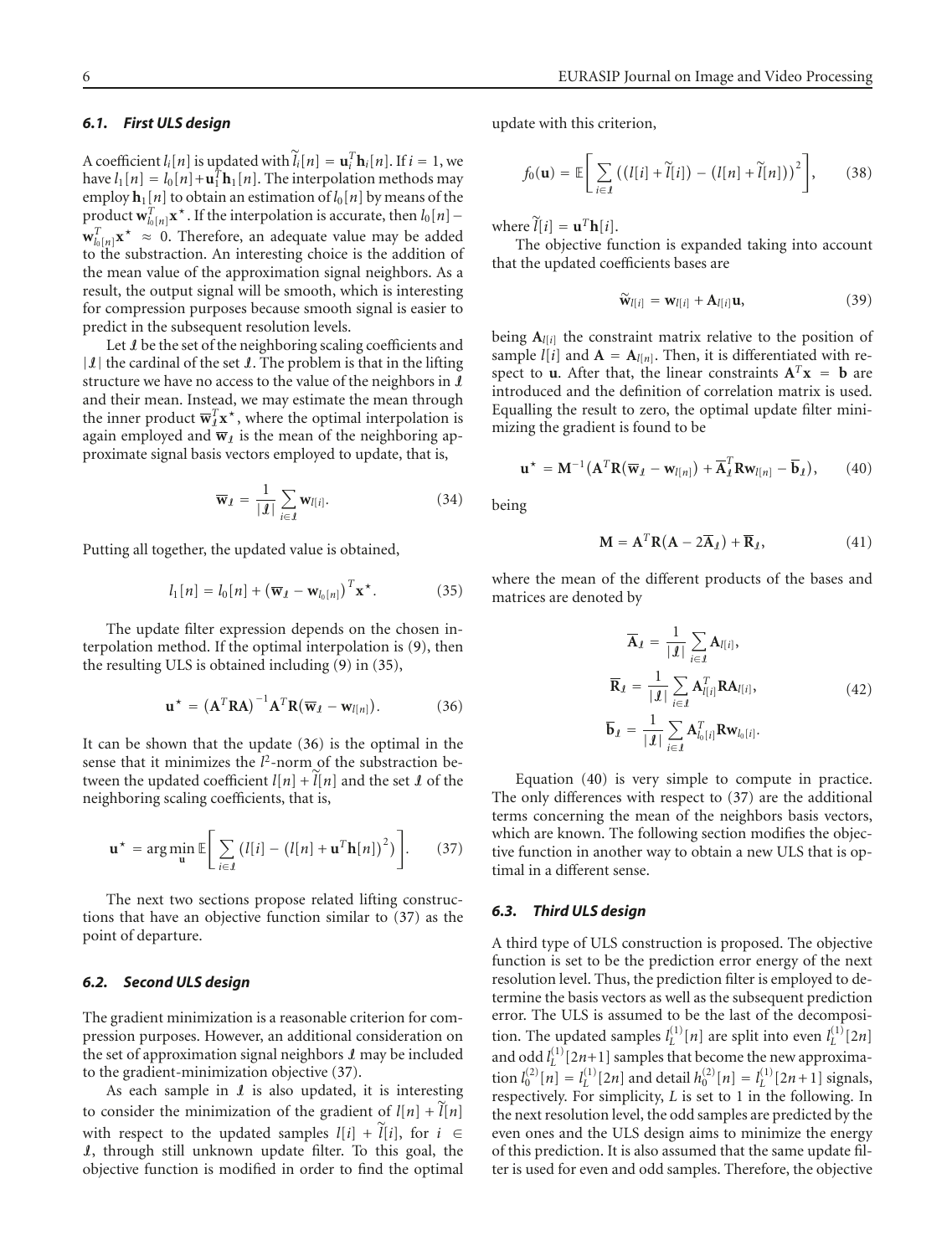

FIGURE 3: An image example for three image classes. (a) Synthetic image (chart), (b) mammography, and (c) remote sensing SST AfrNW 5 image.

<span id="page-6-2"></span>function is

$$
f_0(\mathbf{u}_1) = \mathbb{E}\Big[\left(l_1[2n+1] - \mathbf{p}_1^T \mathbf{l}_1[2n]\right)^2\Big]
$$
  
= 
$$
\mathbb{E}\Big[\left(l_0[2n+1] + \widetilde{l}_1[2n+1] - \mathbf{p}_1^T\left(\mathbf{l}_0[2n] + \widetilde{\mathbf{l}}_1[2n]\right)\right)^2\Big].
$$
 (43)

The prediction filter length determines the number of even samples  $l_1[2i]$  employed by the prediction. Employing the prediction filter taps

$$
\mathbf{p}_1^T = (\cdots \ p_{1,i-1} \ p_{1,i} \ p_{1,i+1} \ \cdots)
$$
 (44)

the objective function is set in a summation form as

$$
f_0(\mathbf{u}_1) = \mathbb{E}\left[\left(\mathbf{w}_{l_0[2n+1]}^T \mathbf{x} + \mathbf{u}_1^T \mathbf{A}_{l_0[2n+1]}^T \mathbf{x}\right.\right.\left.-\sum_i p_{1,i} \mathbf{w}_{l_0[2(n+i)]}^T \mathbf{x} - \sum_i p_{1,i} \mathbf{u}_1^T \mathbf{A}_{l_0[2(n+i)]}^T \mathbf{x}\right)^2\right].
$$
\n(45)

The algebraic manipulation to attain the solution is similar to the previous case. The optimal update filter is expressed as

$$
\mathbf{u}_{1}^{\star} = \left(\mathbf{A}^{T} \mathbf{R} (\mathbf{A} - 2\overline{\mathbf{A}}_{p}) + \overline{\mathbf{A}}_{p}^{T} \mathbf{R} \overline{\mathbf{A}}_{p}\right)^{-1} (\mathbf{A} - \overline{\mathbf{A}}_{p})^{T}
$$
  
× $\mathbf{R} (\overline{\mathbf{w}}_{p} - \mathbf{w}_{I_{0}[2n+1]}),$  (46)

being the notation

$$
\mathbf{A} = \mathbf{A}_{l_0[2n+1]},
$$
\n
$$
\overline{\mathbf{w}}_p = \sum_i p_{1,i} \mathbf{w}_{l_0[2(n+i)]},
$$
\n
$$
\overline{\mathbf{A}}_p = \sum_i p_{1,i} \mathbf{A}_{l_0[2(n+i)]}.
$$
\n(47)

The final expression [\(46\)](#page-6-1) is similar to the filter [\(40\)](#page-5-6) obtained in the previous design. However, the optimal filter emerging from this design differs from the previous one even in the simple case that has two taps and the prediction is  $\mathbf{p}_1 = (1/2 \quad 1/2)^T$ . For larger supports, the difference is more remarkable. These facts are analyzed in the experiments section.

# <span id="page-6-0"></span>**7. EXPERIMENTS AND RESULTS**

#### *7.1. Interpolation methods results*

The first part of this section is devoted to a more qualitative assessment of the proposed interpolation methods. A practical reason impels to a nonexhaustive experimental setting. The proposed quadratic interpolation formulation is very rich and offers many different variants. The number of experiments to test all the possible variants is huge. The following points show such a variability and explain the basic setting for the qualitative assessment. Experiments are done for several image classes: natural, textured images, synthetic, biomedical (mammography), and remote sensing (sea surface temperature, SST) images. [Figure 3](#page-6-2) shows an example image from our database for the synthetic, mammography, and SST image classes.

<span id="page-6-1"></span>(1) As stated, the formulation accepts local and global settings. *Global* means that the same quadratic class is selected for the whole image. In this case, the image model should be chosen. For the local adaptive interpolation, the local patches size and support have to be selected. In the experiments below, the choice is  $4 \times 4$  and  $8 \times 8$ , respectively. Furthermore, an initial interpolation is required. Different choices exist to this goal, the bicubic interpolation being the preferred one. Finally, the patches may be extracted from other similar images or images from the same class.

(2) The interpolation method output may be re-introduced in the algorithm as an initial interpolation. The number of iterations may affect the final result and it should be determined. The experiments below do not iterate if nothing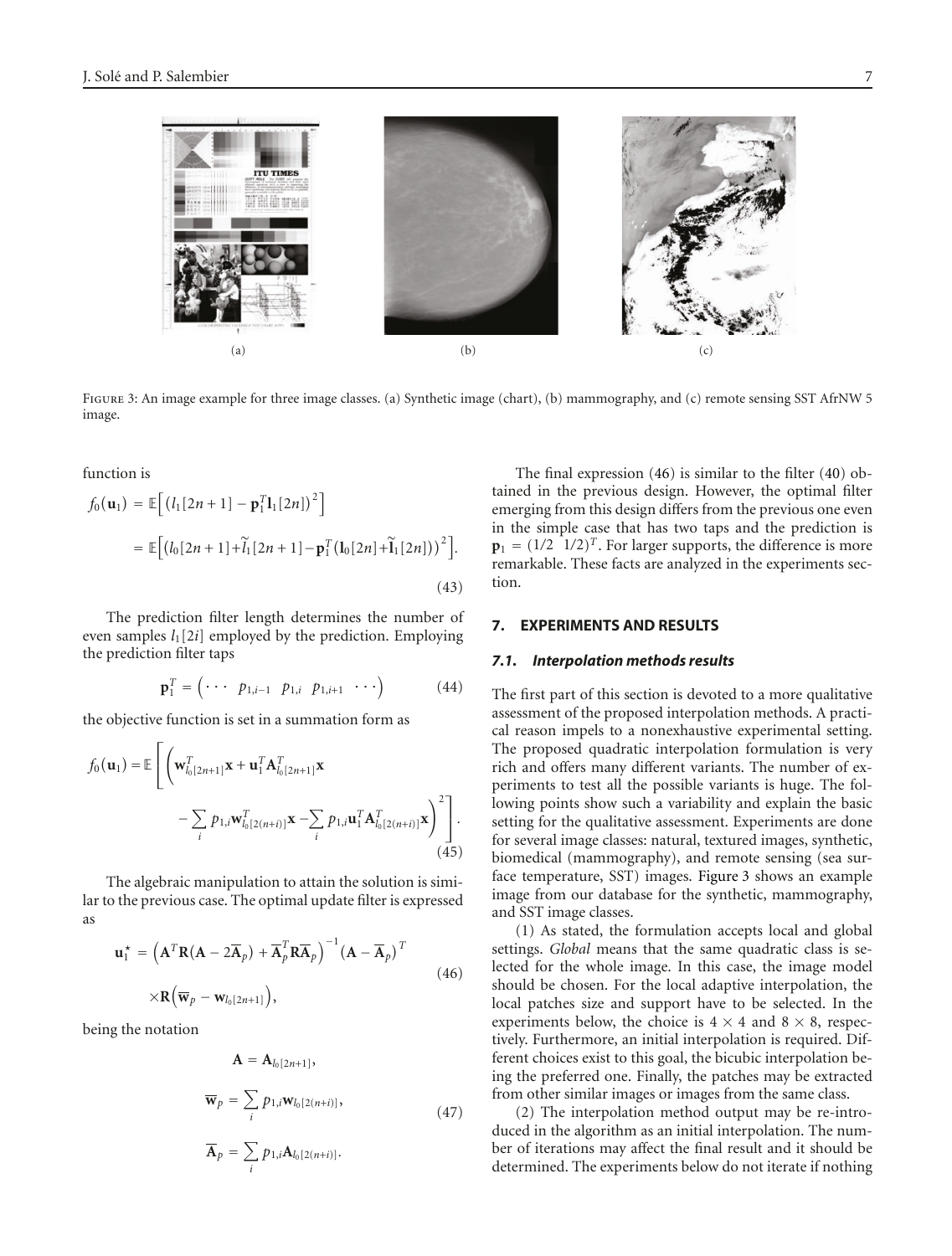else is stated. Usually, one or two iterations improve the initial results, but in the subsequent iterations, the performance tends to decrease.

(3) Five interpolation methods are highlighted in the previous sections, each of which may differently behave on each image class.

(4) In addition, some of the methods are parameterdependant. The signal regularized and the energy penalizing approaches balance two different objective functions according to a parameter (defined as *γ* and *δ*, resp.,) that has to be tuned. The weighting objective matrix **W** in [\(16\)](#page-2-4) should be defined by the application or the image at hand. The distance weighting depends on the image type, for example, a textured image with a repeated pattern requires different weights than a highly nonstationary image.

Clearly, the casuistry is important, but a general trend may be drawn. The interpolation given by [\(7\)](#page-2-1) has a better global behavior than the others; it outperforms the other methods and it reduces the 5/3 wavelet detail signal energy from 5% to 20% for natural, synthetic, and SST images. The results are poorer for the mammography and the texture images.

The weighted objective interpolation [\(16\)](#page-2-4) attains very similar results to [\(7\)](#page-2-1), being better in some cases. For instance, the interpolation error energy is around 3% smaller for the texture image set.

The signal bound constraint [\(10\)](#page-2-3) may be useful for images with a considerable amount of high-frequency content, as the synthetic and SST classes. Some interpolation coefficients outside the bounds appear for this kind of images, and thus, the method rectifies them. However, there is no error energy reduction and certainly a computational cost increases with respect to [\(7\)](#page-2-1).

The signal regularized solution [\(22\)](#page-3-2) performs very well with small values of  $\delta$  that give a lower weight to the regularizing factor with respect to the **c** vector *l* 2-norm objective. Interestingly, in the 1D case and with a difference matrix **D** relating all the neighboring samples, the objective factor  $||Dx||^2$ coincides with **x***<sup>T</sup>***R**−<sup>1</sup>**x R** being the autocorrelation matrix of a first-order autoregressive process with the autoregressive parameter  $\rho \rightarrow 1$ . Therefore, the signal regularized method may be seen as an interpolation mixing local signal knowledge with an image model.

Finally, it seems that the inclusion of the energy penalizing factor in the formulation is not useful for the image sets because it damages the final result. The interest resides in its relation with the signal regularized solution and for low values of *γ*. Maybe, this factor could be considered for highly varying images in order to avoid the apparition of extreme values.

The interpolation methods are further assessed with the ensuing experiment. The bicubic interpolation is the benchmark and the comparison criterion is the PSNR, defined as

$$
PSNR = 10 \log_{10} \left( \frac{255^2}{MSE} \right). \tag{48}
$$

[Table 1](#page-8-0) shows some results concerning images with  $512\times512$ pixels. Images are downsampled by a factor of 2. Each pixel is the average of four highdensity pixels before the downsampling. Then, images are interpolated using different methods and number of iterations. The setting resembles the inner product used in the lifting application. It may be observed in the table that the performance in terms of PSNR is better than the bicubic interpolation up to 2 dB. In addition of the PSNR performance, it was shown in [\[7\]](#page-10-6) that the resulting signals from the solution [\(7\)](#page-2-1) are less blurry and sharper around the existing edges. The related global interpolation solution [\(9\)](#page-2-5) is employed in the next section to test the ULS performance.

#### *7.2. Lifting steps: optimality considerations*

The formulation derived for the lifting filters may be employed as a tool to analyze existing filters optimality. The provided basis example is the 5/3 wavelet, but the same approach is possible for any wavelet filter factorized into lifting steps.

An estimation or a model of the autocorrelation matrix **R** is required in the global optimization approaches. In the following experiments, images are assumed to be an autoregressive process of first-order (AR-1) or second-order (AR-2). The autocorrelation matrix depends on the autoregressive parameters. In the AR-1 case, **R** is completely determined by parameter  $\rho$ , while in the AR-2 case, **R** is determined by the second-order parameters  $a_1$  and  $a_2$ .

The optimality of the 5/3 update is studied according to the AR image model. For fair comparison, the proposed ULS employ two neighbors as the 5/3 ULS. Therefore, in practice the application simply reduces to propose a coefficient different from 1/4 for the update filter (since it is symmetric). The proposals attain noticeable improvements even in this simple case.

Assuming an AR-1 process, the three linear ULS lead to optimal filter coefficients depending on *ρ* as depicted in [Figure 4.](#page-8-1) The second and the third designs lead to similar coefficients. Meanwhile, the ULS coefficient arising from the first design is smaller for all the intervals. Asymptotically  $(\rho \rightarrow 1)$ , the second ULS design output doubles the coefficients of first and third ones. The update filter coefficients are considerably below the 1/4 reference for the three designs and the usual  $\rho$  found in practice (which tends to be near 1). This fact agrees with the common observation that in some cases the ULS omission increases the compression performance and that the ULS is generally included in the decomposition process because of the multiresolution properties improvement. The issue of the ULS employment can be approached from the perspective given by the proposed linear ULS designs: the ULS is useful, but the correct choice is an update coefficient quite smaller than 1/4 (as the three ULS indicate for the usual *ρ* values).]

The optimal ULS for each of the three designs are also derived assuming a second-order autoregressive model. For a subset of the AR-2 parameters, the resulting optimal update coefficients coincide with 1/4, but not for other possible values. [Figure 5](#page-8-2) highlights this fact for the second ULS design. The figure relates the optimal update coefficient according to the given criterion with respect to the AR-2 parameters.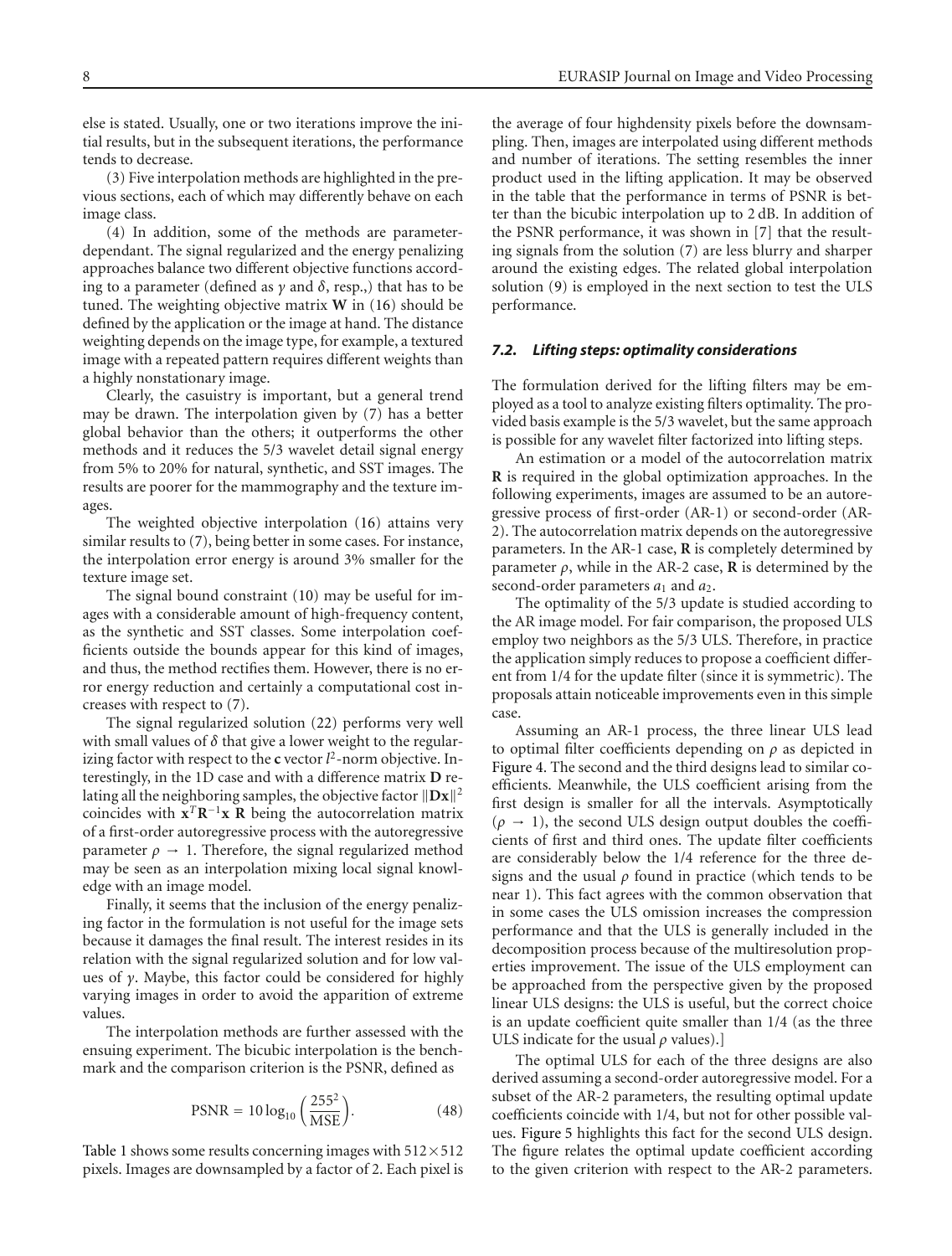<span id="page-8-0"></span>

| noted by A), and the distance weighted objective (B) with 1 and 2 iterations, and the regularized signal objective (C) with 1 iteration. |         |           |           |           |           |           |  |
|------------------------------------------------------------------------------------------------------------------------------------------|---------|-----------|-----------|-----------|-----------|-----------|--|
| $PSNR$ (dB)                                                                                                                              | Bicubic | $A-1$ it. | $A-2$ it. | $B-1$ it. | $B-2$ it. | $C-1$ it. |  |
| Baboon                                                                                                                                   | 22.356  | 23.810    | 23.695    | 23.717    | 23.745    | 23.595    |  |
| Barbara                                                                                                                                  | 24.296  | 25.653    | 25.741    | 25.610    | 25.753    | 25.831    |  |
| Cheryl                                                                                                                                   | 32.736  | 34.161    | 34.819    | 34.091    | 34.759    | 33.620    |  |
| Farm                                                                                                                                     | 20.539  | 22.265    | 22.490    | 22.176    | 22.486    | 21.963    |  |
| Girl                                                                                                                                     | 31.693  | 33.232    | 34.034    | 33.147    | 33.936    | 32.762    |  |
| Lena                                                                                                                                     | 30.606  | 32.107    | 33.058    | 32.049    | 32.960    | 31.583    |  |
| Peppers                                                                                                                                  | 29.875  | 31.105    | 31.573    | 31.149    | 31.648    | 30.775    |  |

Table 1: Interpolation PSNR from the averaged and downsampled images using the bicubic, the initial quadratic interpolation (column



<span id="page-8-1"></span>Figure 4: Update filter as function of the AR-1 parameter for the three ULS designs. The update is a two-tap symmetrical filter and so, only one coefficient is depicted. The first considered prediction is the (1*/*2 1*/*2).

Six level sets of the update coefficient are depicted as a function of  $a_1$  and  $a_2$ . From the figure, it is concluded that  $1/4$  is far from being optimal in the sense of [\(40\)](#page-5-6) for many possible image AR-2 parameters. To position a practical reference, the three circles in [Figure 5](#page-8-2) depict the mean AR-2 parameters of the synthetic, mammography, and SST image classes.

An experiment with synthetic data is done in order to check the proposal performance for the assumed image model. An AR-1 process containing 512 samples is decomposed into three resolution levels using the 5/3 wavelet prediction followed by the 5/3 update or one of the three ULS. These four transforms are compared by computing the gradient  $l^2$ -norm of  $\mathbf{l}_1^{(1)}$  and the  $\mathbf{h}_1^{(2)}$  signal mean energy, which are the second and third ULS objective functions. [Figure 6](#page-9-0) shows the mean results for 1000 trials. The relative gradient and energy of the three ULS with respect to the 5/3 wavelet are depicted.

Second and third designs are almost equal and outperform 5/3 in terms of energy and gradient for all *ρ* except for

<span id="page-8-2"></span>FIGURE 5: Six level-sets of a function of the update coefficient with respect to the AR-2 parameters. The function is the absolute value of the update coefficient minus 1*/*4. Thus, the resulting filter is very similar to the 5/3 in the dark areas and different in the light areas. The circles depict the mean AR-2 parameters for the synthetic, mammography, and SST image classes.

*a*1

0*.*511*.*5 2

 $\rho \approx 0.27$ ; value for which the three design coefficients coincide. The first design shows worse performances, in particular for the case of small *ρ*. However, this design has more flexibility and may incorporate additional knowledge that leads to a better image model.

## *7.3. Coding results*

0*.*8 0*.*6 0*.*4 0*.*2  $\Omega$ <sup>−</sup>0*.*<sup>2</sup> <sup>−</sup>0*.*<sup>4</sup> <sup>−</sup>0*.*<sup>6</sup> <sup>−</sup>0*.*<sup>8</sup>

*a*2

This section applies the lifting filters to image coding. The 1D filters are applied in a separable way.

## *7.3.1. Optimal ULS for image classes*

The AR-1 parameter is estimated for three image classes. Therefore, the model is useful for a whole corpus of images instead of being local. Synthetic, mammography, and SST images are used. Each corpus contains 15 images. The correlation matrix is determined by the AR-1 parameter, and it is plugged into [\(36\)](#page-5-4) in order to obtain an update filter

 $\theta$ 

0*.*01

0*.*05

0*.*1

0*.*25

0*.*5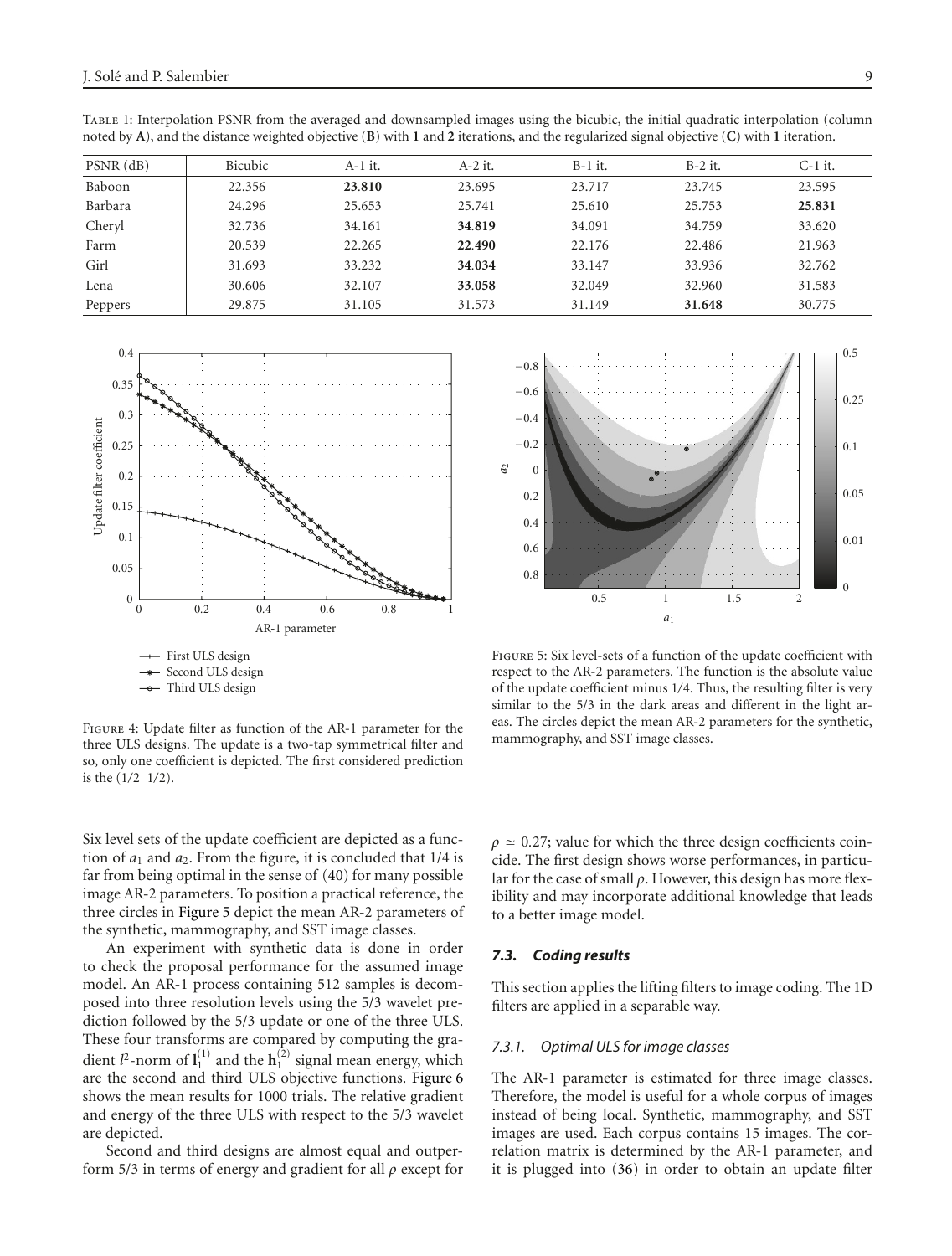

<span id="page-9-0"></span>FIGURE 6: (a) Relative gradient of  $\mathbf{l}_1$  for the optimal ULS with respect to the 5/3 wavelet, and (b) relative energy of  $\mathbf{h}_1^{(2)}$  for the optimal ULS with respect to the 5/3.

<span id="page-9-1"></span>Table 2: Compression results with JPEG2000 using the standard 5/3 wavelet and the proposed optimal update with the AR-1 model for the synthetic, mammography, and SST image classes. Results are in bpp.

| Rate (bpp)  | 5/3 wavelet | AR-1 model |
|-------------|-------------|------------|
| Synthetic   | 3.832       | 3.508      |
| <b>SST</b>  | 3.252       | 3.123      |
| Mammography | 2.349       | 2.358      |

used for all the images in a class. Image compression is performed with a four-resolution level decomposition within the JPEG2000 coder environment. Numerical results appear in [Table 2](#page-9-1) compared to the 5/3 wavelet. The proposal compression results improve those of the 5/3 for the synthetic and SST image classes, but results slightly worsen for the mammography class. The latter case is analyzed in the next experiment.

#### *7.3.2. A refinement for mammography*

The optimal ULS results are worse for the mammography image class with respect to the 5/3 wavelet. The reason may be found in the structure of this kind of images. Clearly, there are two differentiated regions: a homogenous dark one containing the background and a light heterogeneous foreground. Background pixels are found at the smaller gray values, typically less than 50. Background and foreground have distinct autocorrelation and AR parameters. The mean of both AR parameters is not optimal for any of the two regions. A more accurate approach for this class should contemplate

an AR model or derive an autocorrelation matrix for each of the two regions separately.

The AR-1 and AR-2 parameters are estimated for each region. The second and third ULS are derived using both models. All the approaches lead to similar update coefficients, which are close to dyadic coefficients: 1/8 for the background and 1/32 for the foreground. Therefore, the background and foreground filters are set to  $\mathbf{u}_b = (1/8 \quad 1/8)^T$  and

**, respectively.** 

Once the coefficients are determined, images are decomposed with a space-varying ULS that depends on the next approximation coefficient value. If this coefficient is greater than the threshold *T*, it means that the region is foreground and the  $\mathbf{u}_f$  filter is employed. Otherwise, the region is considered to be background and the optimal filter for the background **u***<sup>b</sup>* is used:

$$
l_1[n] = \begin{cases} l_0[n] + \mathbf{u}_f^T \mathbf{h}_1[n], & \text{if } l_0[n+1] > T, \\ l_0[n] + \mathbf{u}_b^T \mathbf{h}_1[n], & \text{otherwise.} \end{cases}
$$
(49)

The decoder has to take into account this coding modification in order to be synchronized with respect to the coder and to decide the filter according to the same data.

Image compression is again performed with a fourresolution level decomposition within the JPEG2000 coder environment. The selected threshold is  $T = 50$ . The mean results for the 15 mammographies decrease from 2.358 bpp to 2.336 bpp.